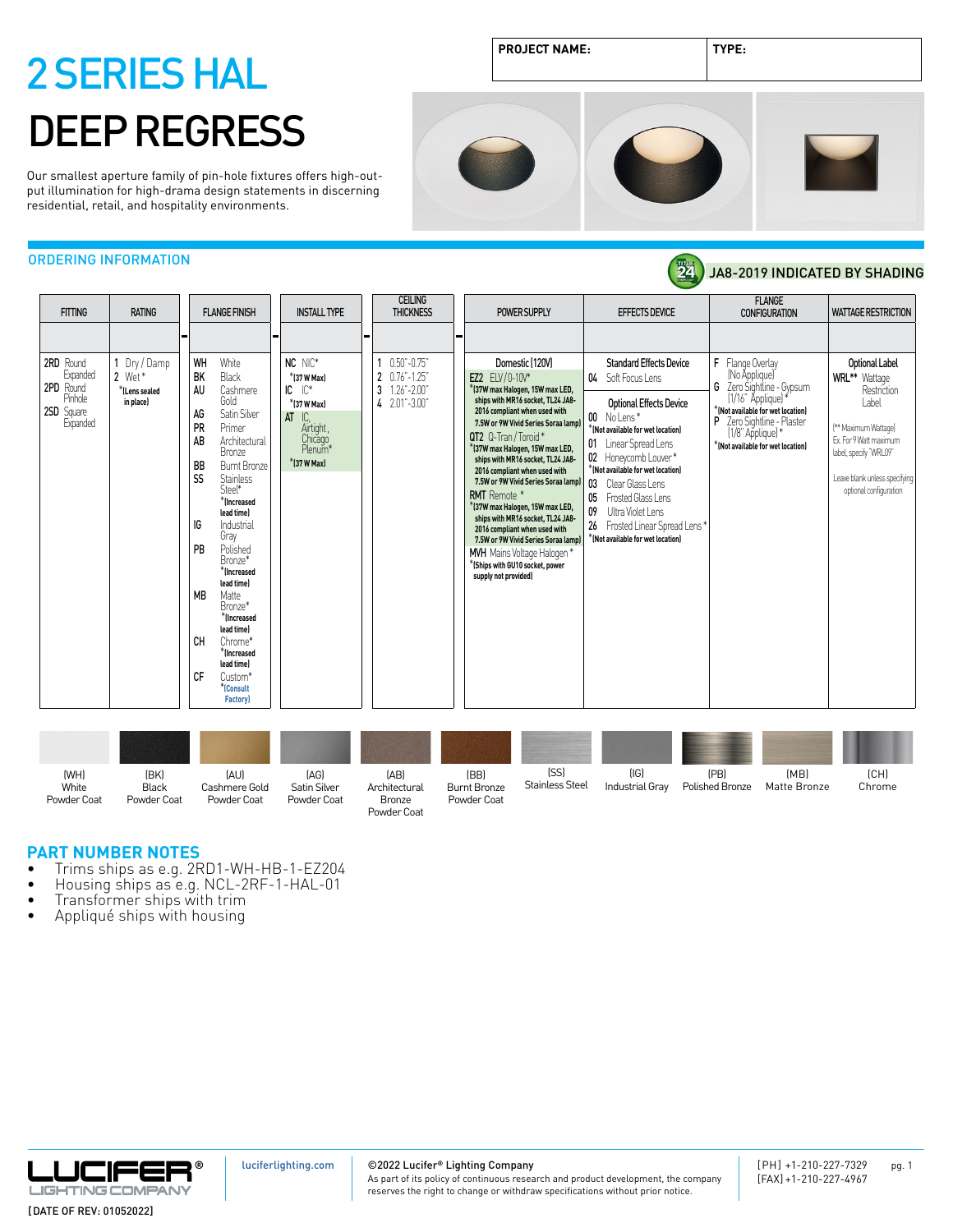## 2 SERIES HAL DEEP REGRESS

## **ACCESSORIES**

### **ALTERNATE EFFECTS DEVICES**

□ LSL-2 Linear Spread Lens □ HCL-2 Honeycomb Louver\* \***(Not available for wet location)** □ CGL-2 Clear Glass Lens

□ **SFL-2** Soft Focus Lens<br>□ FGL-2 Frosted Glass Le **Frosted Glass Lens** □ **UVL-2** Ultra Violet Lens ¨ **FLSL-2** Frosted Linear Spread Lens\* \***(Not available for wet location)**

**ROUTER TOOL GUIDE** (Dry / Damp locations only) Recommended for Zero-Sightline installations in wood ceilings. □ DLA-RTG-2S-RD Tool, router guide, round; reusable ¨ **DLA-RTG-2S-SQ** Tool, router guide, square; reusable

## **EMERGENCY LIGHTING - REMOTE MOUNT ONLY**

During disruption of main power, emergency battery inverter provides temporary 120V or 277V to fixture.

□ **EMB-S-20/25-120/277-LEDX** 20/25 watt max capacity, 120 or 277 VAC 60Hz, Non-Dimmable □ EMB-S-100-120-LEDX 100 watt max capacity, 120 VAC 60Hz, Dimmable □ EMB-S-100-277-LEDX 100 watt max capacity, 277 VAC 60Hz, Dimmable □ **EMB-S-250-120/277-LEDX** 250 watt max capacity, 120 or 277 VAC 60Hz, Dimmable

## SORAA VIVID SERIES MR-16 LED LAMPS

| $\square$ S-SM16-07-10D-927-03 7.5W, 95CRI, 2700K, 10° Spot<br>□ S-SM16-07-25D-927-03 7.5W, 95CRI, 2700K, 25° Medium Flood | □ S-SM16-09-25D-927-03 9W, 95CRI, 2700K, 25° Medium Flood<br>$\square$ S-SM16-09-36D-927-03 9W, 95CRI, 2700K, 36° Flood |  |  |
|----------------------------------------------------------------------------------------------------------------------------|-------------------------------------------------------------------------------------------------------------------------|--|--|
| $\square$ S-SM16-07-36D-927-03 7.5W, 95CRI, 2700K, 36° Flood                                                               | □ S-SM16-09-25D-930-03 9W, 95CRI, 3000K, 25° Medium Flood                                                               |  |  |
| $\square$ S-SM16-07-10D-930-03 7.5W, 95CRI, 3000K, 10° Spot                                                                | $\square$ S-SM16-09-36D-930-03 9W, 95CRI, 3000K, 36° Flood                                                              |  |  |
| □ S-SM16-07-25D-930-03 7.5W, 95CRI, 3000K, 25° Medium Flood                                                                | <b>NOTE:</b> 9W Soraa MR-16 LEDs not for use with lens or Wet location fixtures                                         |  |  |
| □ S-SM16-07-36D-930-03 7.5W, 95CRI, 3000K, 36° Flood                                                                       |                                                                                                                         |  |  |

### SORAA BRILLIANCE SERIES MR-16 LED LAMPS

¨ **S-SM16-07-10D-827-03** 7.5W, 80CRI, 2700K, 10° Spot ¨ **S-SM16-07-25D-827-03** 7.5W, 80CRI, 2700K, 25° Medium Flood ¨ **S-SM16-07-36D-827-03** 7.5W, 80CRI, 2700K, 36° Flood ¨ **S-SM16-07-10D-830-03** 7.5W, 80CRI, 3000K, 10° Spot ¨ **S-SM16-07-25D-830-03** 7.5W, 80CRI, 3000K, 25° Medium Flood ¨ **S-SM16-07-36D-830-03** 7.5W, 80CRI, 3000K, 36° Flood

¨ **S-SM16-09-25D-827-03** 9W, 80CRI, 2700K, 25° Medium Flood ¨ **S-SM16-09-36D-827-03** 9W, 80CRI, 2700K, 36° Flood

¨ **S-SM16-09-25D-830-03** 9W, 80CRI, 3000K, 25° Medium Flood ¨ **S-SM16-09-36D-830-03** 9W, 80CRI, 3000K, 36° Flood

**NOTE:** 9W Soraa MR-16 LEDs not for use with lens or Wet location fixtures

## MR-16 HALOGEN LAMPS

¨ **12-20-HL-SP** 20W Halogen 12° Spot ¨ **12-20-HL-MF** 20W Halogen 15° Medium Flood □ 12-20-HL-FL 20W Halogen 25° Flood □ 12-20-HRIR-SP 20W IR Halogen 10° Spot □ 12-20-HRIR-MF 20W IR Halogen 25° Medium Flood □ 12-20-HRIR-FL 20W IR Halogen 35° Flood □ 12-20-HRIR-WF 20W IR Halogen 60° Wide Flood □ 12-37-HRIR-SP 37W IR Halogen 10° Spot

□ 12-37-HRIR-MF 37W IR Halogen 25° Medium Flood ¨ **12-37-HRIR-FL** 37W IR Halogen 35° Flood ¨ **12-37-HRIR-WF** 37W IR Halogen 60° Wide Flood

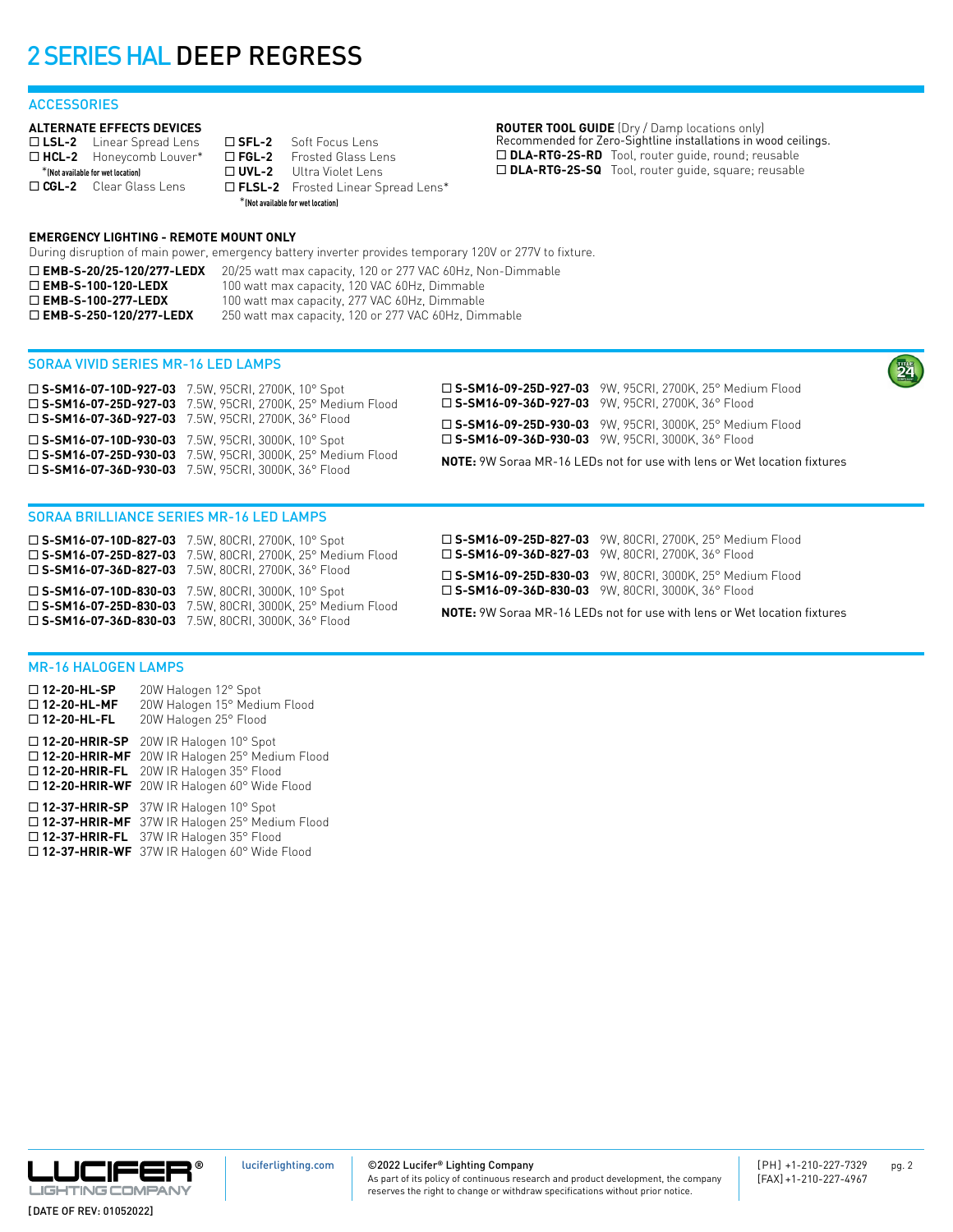## 2 SERIES LED DEEP REGRESS

## DOWNLIGHT

Die-cast deep baffle minimizes aperture glare and conceals view into housing; black finish standard.

### A ADJUSTABLE YOKE

Adjustable yoke allows for quick exchange of lamp and effects devices. Accommodates up to 2 effects devices.

### B EFFECTS DEVICES

Soft Focus Lens standard; effects device must be specified. Lens is sealed in aperture in Wet location trim. Secondary effects device available.

### Q TRIM PLATE

Wet location features integral silicone gasket.

- Dry / Damp Location: Thickness measures 0.065"
- Wet Location: Sealed aperture and integral silicone gasket. 0.15"return, installed as flange overlay only.

#### $\boldsymbol{0}$ DOWNLIGHT TRIM ADAPTER

Included with fixture and required for installation. Uses (2) #6-32 flat-head screws with varying lengths to accommodate ceiling depth. Installed after ceiling is complete. Requires 3.75" cutout for flange overlay applications.

#### $\bf{p}$ RETENTION

Engineered integral ball plungers correspond to trim adaptor ensuring snug fit against finished ceiling.

## DIMENSIONS / DRAWINGS



**SQUARE** 











[luciferlighting.com](http://luciferlighting.com/)

©2022 Lucifer**®** Lighting Company

As part of its policy of continuous research and product development, the company reserves the right to change or withdraw specifications without prior notice.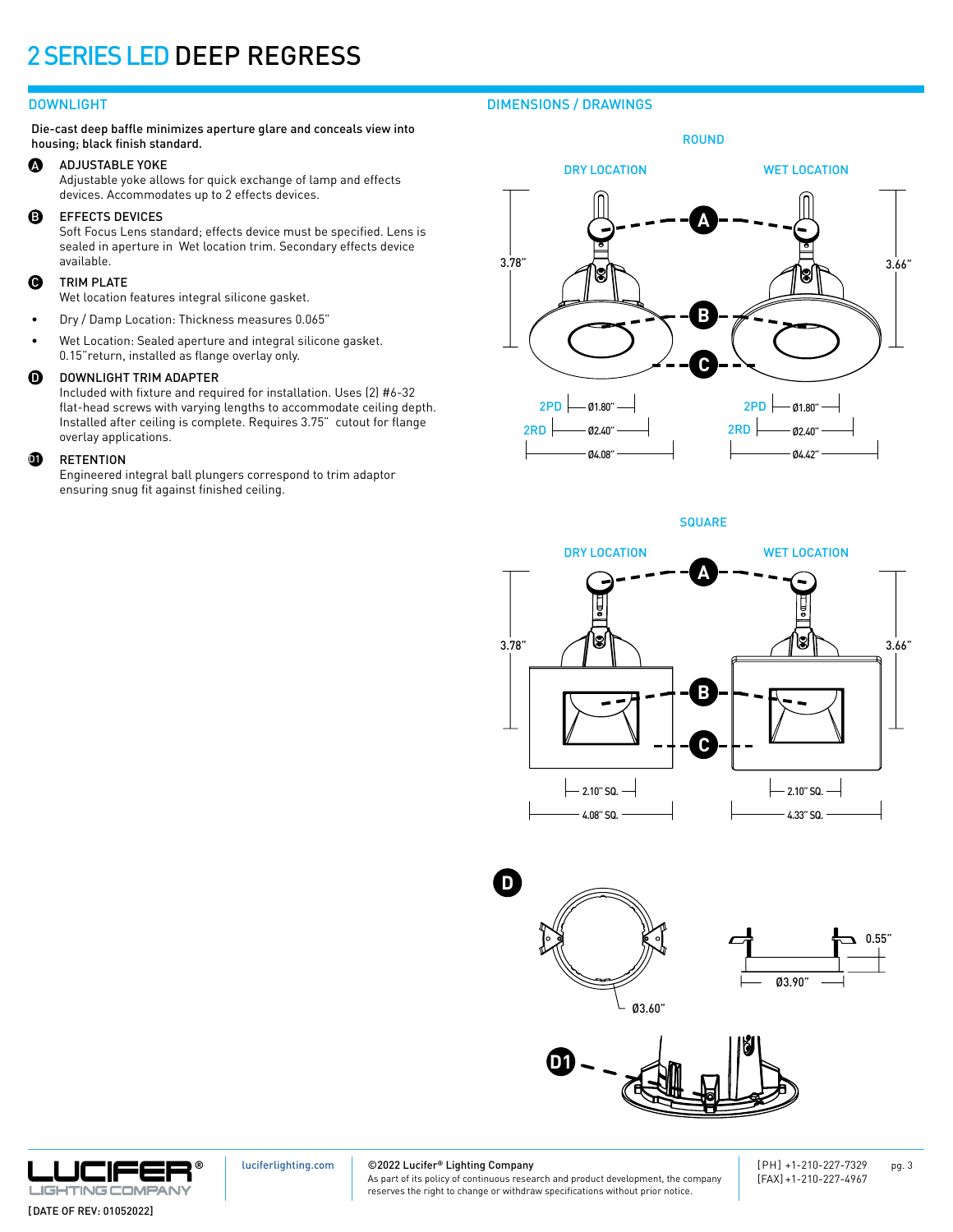## 2 SERIES HAL DEEP REGRESS

- NO INSULATION CONTACT (NON-IC) HOUSING E
- Included with NC install types.
- Minimum 0.50" setback from combustible and non-combustible materials on all sides and top of housing.
- Minimum 3.00" setback from insulation material having max R-Value 30 on all sides and top of housing.
- Minimum 6.00" setback from polycell spray foam insulation having max R-Value 60.
- INSULATION CONTACT (IC) HOUSING F
- Included with AT and IC install types
- No setback from polycell spray foam insulation having max R-Value of 60 on all sides and top of IC housing.

## HOUSING / MOUNTING NOTES

- AT install type is required for Chicago Plenum, Airtight and Title 24 (JA8) applications.
- Do not install in environments where ambient temperatures exceed 40°C (104°F).
- Power supply compartment and all splice connections may be serviced from room side.
- Consult factory for spacing requirements for any installations exceeding R-Value 60.
- Hanger bars fitted to short side of housing, and long side of Low Flux housings; extend from 14.0" to 24.0", but may be field cut to accommodate narrow stud spacing.
- Hanger bars and brackets add 4.00" to the overall dimension, but are exclusive of the setback requirements.
- Driver assembly ships with trim, not housing. Housing and trim feature mating quick-connect plugs for ease of installation.

## ZERO-SIGHTLINE INSTALLATIONS

Zero-Sightline installations available for Dry / Damp location fixtures only. When installed according to manufacturer's instructions and ceiling conditions are met, fixture is flush with the ceiling plane. Consult 2-Series Installation Guidelines for appropriate ceiling cutouts and instructions for proper Zero-Sightline installations.

### APPLIQUÉ G

- Specified on Flange Configuration and ships with housing; ships separately on remodel installations.
- For use in sheetrock ceiling applications.
- 1/16" Appliqué (G Flange Configuration) recommended for gypsum ceiling installations and has plaster stop thickness of 1/16".
- Recommended for painted ceiling applications.
- 1/8" Appliqué (P Flange Configuration) offers double thick plaster stop of 1/8" where a heavier application of mud is preferred. Recommended for colorfast and venetian plaster applications.
- Not recommended for stucco applications.

### ROUTER TOOL GUIDE H

- Specified separately and used with Flange Overlay configurations.
- For use in wood ceiling applications. **• DLA-RTG-2S-RD** or **DLA-RTG-2S-SQ** required for wood Zero-Sightline ceiling installations.
- Router tool guide is reusable and suitable for multiple fixtures.

HOUSING DIMENSIONS / DRAWINGS









0.062" plaster stop [G] 0.125" plaster stop [P]



0.062" plaster stop [G] 0.125" plaster stop [P]

 $\overline{\phantom{a}}$ 





[luciferlighting.com](http://luciferlighting.com/)

## ©2022 Lucifer**®** Lighting Company

As part of its policy of continuous research and product development, the company reserves the right to change or withdraw specifications without prior notice.